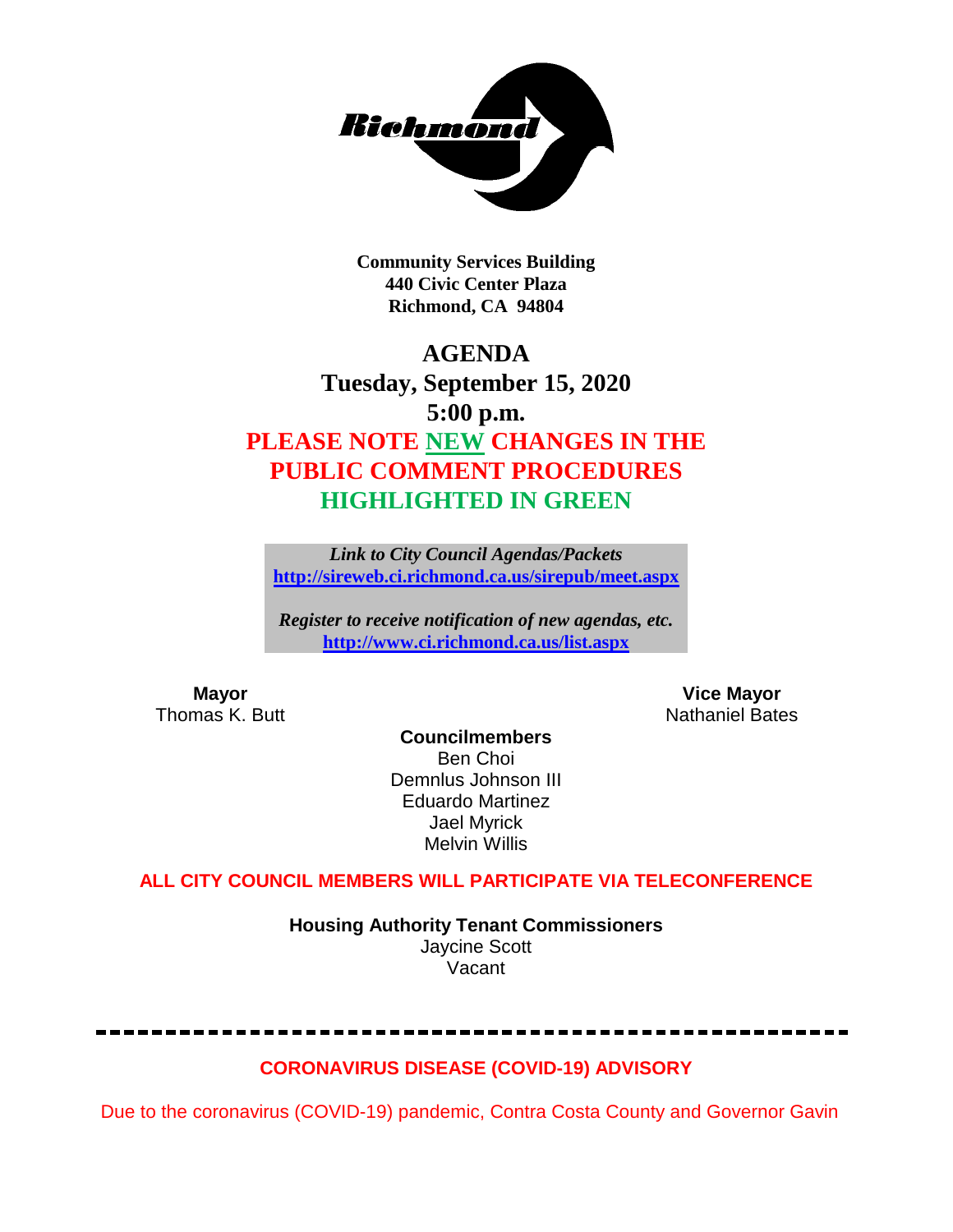Newsom have issued multiple orders requiring sheltering in place, social distancing, and reduction of person-to-person contact. Accordingly, Governor Gavin Newsom has issued executive orders that allow cities to hold public meetings via teleconferencing. Both **<https://www.coronavirus.cchealth.org/>** and

**<http://www.ci.richmond.ca.us/3914/Richmond-Coronavirus-Info>** provide updated coronavirus information.

DUE TO THE SHELTER IN PLACE ORDERS, attendance at the City of Richmond City Council meeting will be limited to Council members, essential City of Richmond staff, and members of the news media. Public comment will be confined to items appearing on the agenda and will be limited to the methods provided below. Consistent with Executive Order N-29-20, this meeting will utilize teleconferencing only. The following provides information on how the public can participate in this meeting.

#### **How to watch the meeting from home:**

- 1. KCRT Comcast Channel 28 or AT&T Uverse Channel 99
- 2. Livestream online at<http://www.ci.richmond.ca.us/3178/KCRT-Live>

**Public comment may be submitted by mail, email and/or Zoom video conference in the manner that follows; provided that no member of the public may submit more than one verbal comment per agenda item.** 

- **1.** Via mail received by 1:00 p.m. the day of the meeting, sent to 450 Civic Center Plaza, 3rd Floor, Office of the Clerk, Richmond, CA 94804.
- **2.** Via email to [cityclerkdept@ci.richmond.ca.us](mailto:cityclerkdept@ci.richmond.ca.us) by 1:00 p.m. the day of the meeting.

Emails *MUST* contain in the subject line 1) public comments – Open Session prior to Closed Session; 2) public comments – Open Forum; or 3) public comments agenda item #\_\_ [include the agenda item number]. All such email will be posted on-line and emailed to the City Council before the meeting is called to order. The Clerk will prepare summaries of all such email and the summaries will be read into the record. **No individual email will be read into the record, only the summaries**. Due to the high volume of emails received, emails that do not contain the correct identifying information in the subject line may be overlooked and may not become part of the record. **Email received after 1:00 p.m. will not be summarized nor read into the record. Email received after 1:00 p.m. will, however, be posted on-line following the meeting as part of the supplemental materials attached to the meeting minutes.**

**3.** Via Zoom by video conference or by phone using the following link/call-in numbers – for Open Session and City Council:

**Please click the link below to join the webinar: [https://zoom.us/j/99312205643?pwd=MDdqNnRmS2k4ZkRTOWhlUldQOUF1Z](https://zoom.us/j/99312205643?pwd=MDdqNnRmS2k4ZkRTOWhlUldQOUF1Zz09) [z09](https://zoom.us/j/99312205643?pwd=MDdqNnRmS2k4ZkRTOWhlUldQOUF1Zz09) Passcode: ccmeeting**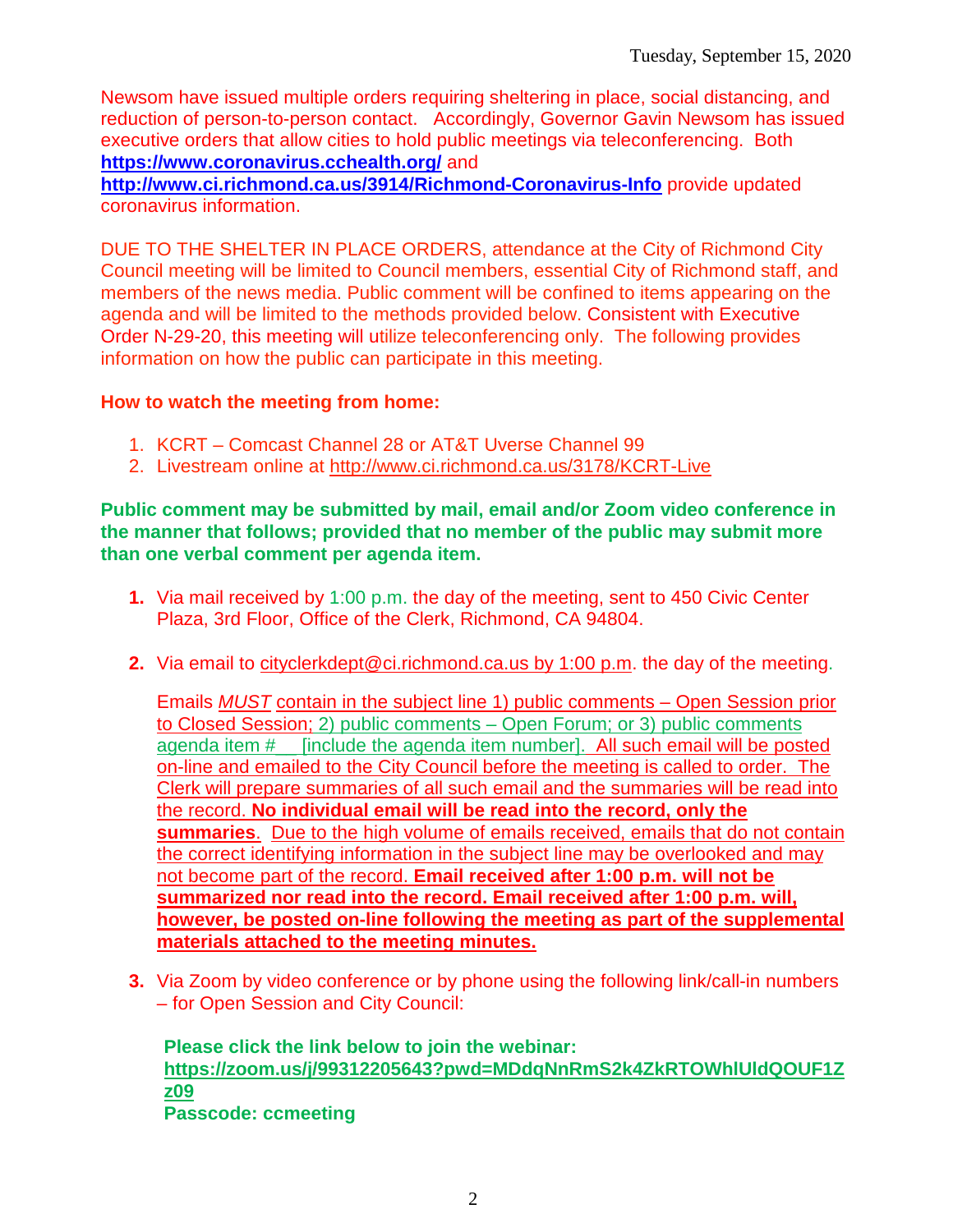**Or iPhone one-tap:**

**US: +16699006833,,99312205643# or +13462487799,,99312205643# Or Telephone:**

**Dial (for higher quality, dial a number based on your current location): US: +1 669 900 6833 or +1 346 248 7799 or +1 253 215 8782 or +1 312 626 6799 or +1 929 205 6099 or +1 301 715 8592 Webinar ID: 993 1220 5643**

International numbers available:<https://zoom.us/u/aehrwCgISx>

a. To comment by video conference, click on the Participants button at the bottom of your screen and select the "**Raise Your Hand**" button to request to speak when Public Comment is being asked for. Speakers will be called upon in the order they select the "Raise Your Hand" feature. When called upon, you will be unmuted. After the allotted time, you will then be re-muted. \*\*

b. To comment by phone, you will be prompted to "Raise Your Hand" by pressing "**\*9**" to request to speak when Public Comment is asked for. When called upon, you will be unmuted. After the allotted time, you will then be re-muted. Instructions of how to raise your hand by phone are available at: [https://support.zoom.us/hc/en-us/articles/201362663 -Joining-a-meeting-by](https://support.zoom.us/hc/en-us/articles/201362663)[phone.](https://support.zoom.us/hc/en-us/articles/201362663) \*\*

\*\*The clerk will announce the item number and ask individuals who would like to address the Council to raise their hand. After the clerk reads the item into the record, the request to speak period on the item will be closed.

#### *The City cannot guarantee that its network and/or the site will be uninterrupted. To ensure that the City Council receives your comments, you are strongly encouraged to submit your comments in writing in advance of the meeting.*

#### **Record of all public comments:**

All public comments will be considered a public record, put into the official meeting record. All public comments will be available after the meeting as supplemental materials and will be posted as an attachment to the meeting minutes when the minutes are posted: [http://www.ci.richmond.ca.us/Archive.aspx?AMID=31.](http://www.ci.richmond.ca.us/Archive.aspx?AMID=31)

#### **Procedures for Removing Consent Calendar Items from the Consent Calendar**

Councilmembers and members of the public who wish to remove an item from the consent calendar must comply with the following procedures in order to remove an item from the consent calendar:

1. Telephone or email a City staff member who has knowledge of the subject matter by 2:00 p.m. on the day of meeting. Any staff member shown as an author of the agenda report for the particular item has knowledge of the subject matter and may be called.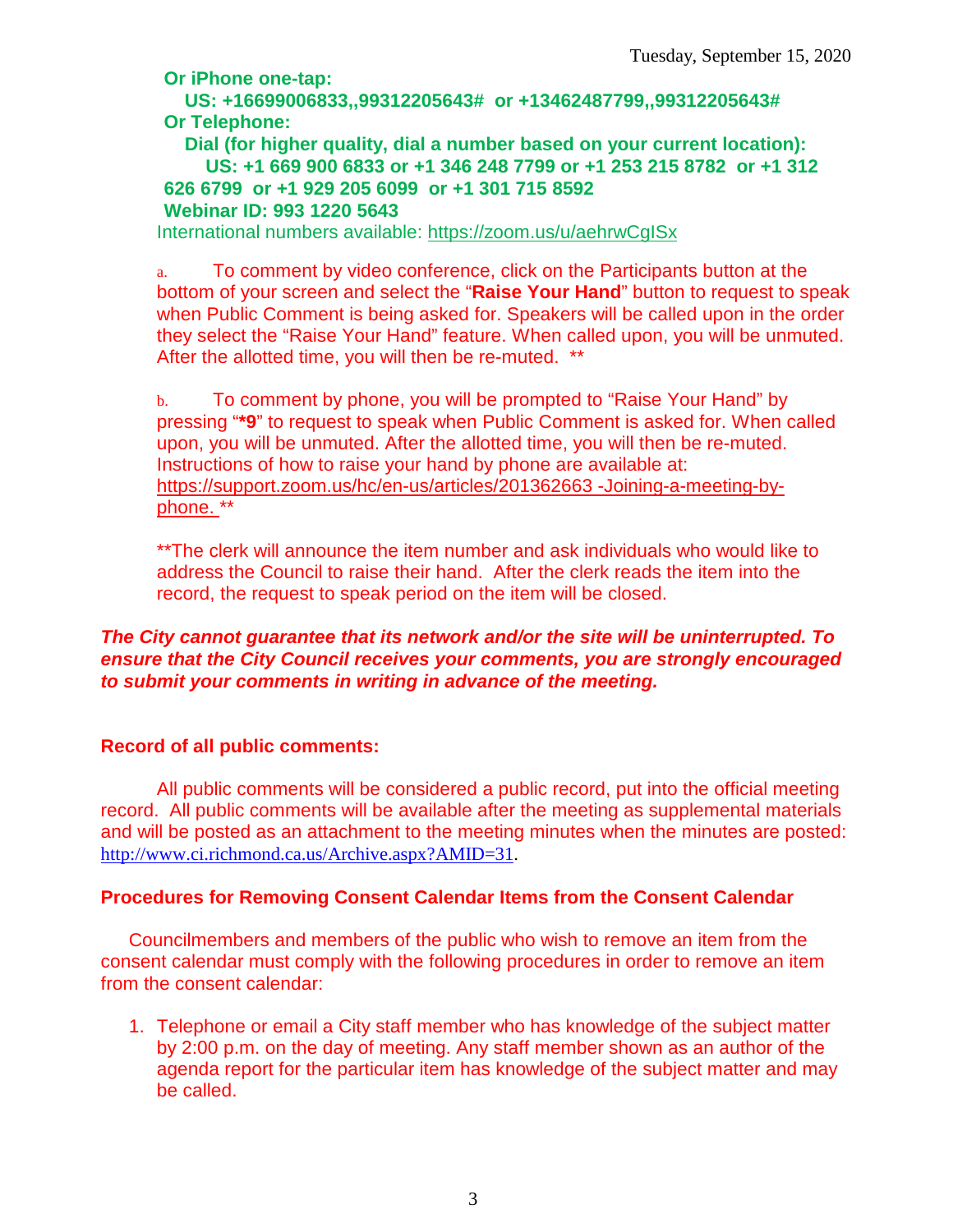2. Inform the City Clerk's Office by email at [cityclerkdept@ci.richmond.ca.us](mailto:cityclerkdept@ci.richmond.ca.us) or by phone at 510-620-6513, ext. 9, by 3:00 p.m. that they discussed the matter with staff with knowledge of the subject matter and that such Councilmember or member of the public, nonetheless, desires the item to be removed from the consent calendar for discussion.

Staff will be informed by the City Clerk's Office as soon as reasonably practicable after notice of the request to remove the item from the consent calendar. Staff may attend the meeting remotely.

#### **Accessibility for Individuals with Disabilities**

Upon request, the City will provide for written agenda materials in appropriate alternative formats, or disability-related modification or accommodation, including auxiliary aids or services and sign language interpreters, to enable individuals with disabilities to participate in and provide comments at/related to public meetings. Please submit a request, including your name, phone number and/or email address, and a description of the modification, accommodation, auxiliary aid, service or alternative format requested at least two days before the meeting. Requests should be emailed to [cityclerkdept@ci.richmond.ca.us](mailto:cityclerkdept@ci.richmond.ca.us) or submitted by phone at 510-620-6513, ext. 9, or 510-620-6509. Requests made by mail to City Clerk's Office, City Council meeting, 450 Civic Center Plaza, Richmond, CA 94804 must be received at least two days before the meeting. Requests will be granted whenever possible and resolved in favor of accessibility.

#### **Effect of Advisory on In-person public participation**

During the pendency of the Executive Order N-29-20, the language in this Advisory portion of the agenda supersedes any language below in the meeting procedures contemplating inperson public comment.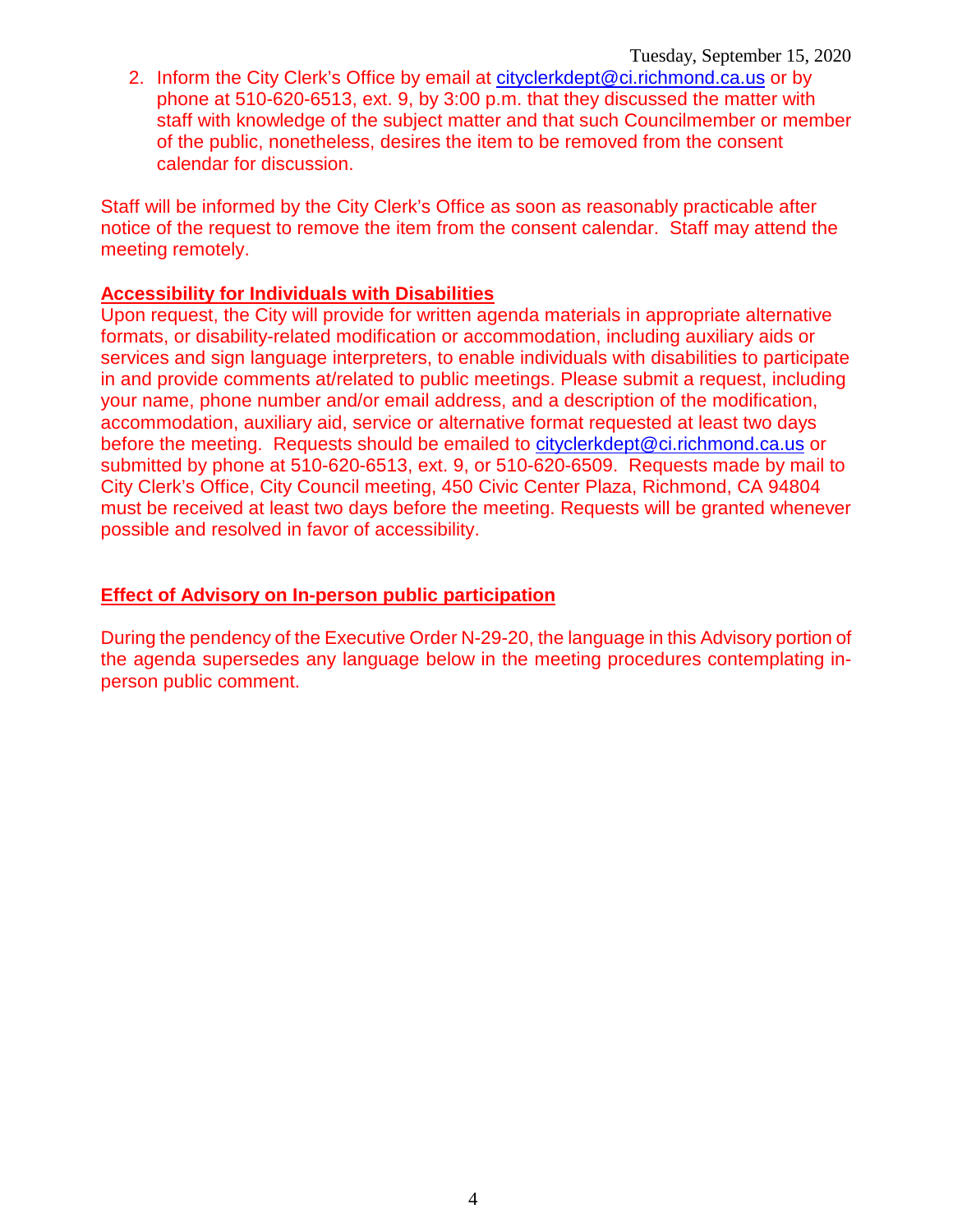# **MEETING PROCEDURES**

The City of Richmond encourages community participation at its City Council meetings and has established procedures that are intended to accommodate public input in a timely and time-sensitive way. As a courtesy to all members of the public who wish to participate in City Council meetings, please observe the following procedures:

**PUBLIC COMMENT ON AGENDA ITEMS:** Anyone who desires to address the City Council on items appearing on the agenda must complete and file a pink speaker's card with the City Clerk **prior** to the City Council's consideration of the item. Once the City Clerk has announced the item, no person shall be permitted to speak on the item other than those persons who have submitted their names to the City Clerk. Your name will be called when the item is announced for discussion. **Each speaker will be allowed up to TWO (2) MINUTES to address the City Council on NON-PUBLIC HEARING items listed on the agenda. Speakers are allowed up to THREE (3) minutes on PUBLIC HEARING items.**

**CONSENT CALENDAR:** Consent Calendar items are considered routine and will be enacted, approved or adopted by one motion unless a request for removal for discussion or explanation is received from the audience or the City Council. A member of the audience requesting to remove an item from the consent calendar that is sponsored by City staff must first complete a speaker's card and discuss the item with a City staff person who has knowledge of the subject material **prior** to filing the card with the City Clerk and **prior** to the City Council's consideration of Agenda Review. Councilmembers who request to remove an item from the consent calendar must do so during Agenda Review. An item removed from the Consent Calendar may be placed anywhere on the agenda following the City Council's agenda review.

**CONDUCT AT MEETINGS:** Richmond City Council meetings are limited public forums during which the City strives to provide an open, safe atmosphere and promote robust public debate. Members of the public, however, must comply with state law, as well as the City's laws and procedures and may not actually disrupt the orderly conduct of these meetings. The public, for example, may not shout or use amplifying devices, must submit comment cards and speak during their allotted time, may not create a physical disturbance, may not speak on matters unrelated to issues within the jurisdiction of the City Council or the agenda item at hand, and may not cause immediate threats to public safety.

**CITY HARASSMENT POLICY:** The City invites public comment and critique about its operations, including comment about the performance of its public officials and employees, at the public meetings of the City Council and boards and commissions. However, discriminatory or harassing comments about or in the presence of City employees, even comments by third parties, may create a hostile work environment, if severe or pervasive. The City prohibits harassment against an applicant, employee, or contractor on the basis of race, religious creed, color, national origin, ancestry, physical disability, medical condition, mental disability, marital status, sex (including pregnancy, childbirth, and related medical conditions), sexual orientation, gender identity, age or veteran status, or any other characteristic protected by federal, state or local law. In order to acknowledge the public's right to comment on City operations at public meetings, which could include comments that violate the City's harassment policy if such comments do not cause an actual disruption under the Council Rules and Procedures, while taking reasonable steps to protect City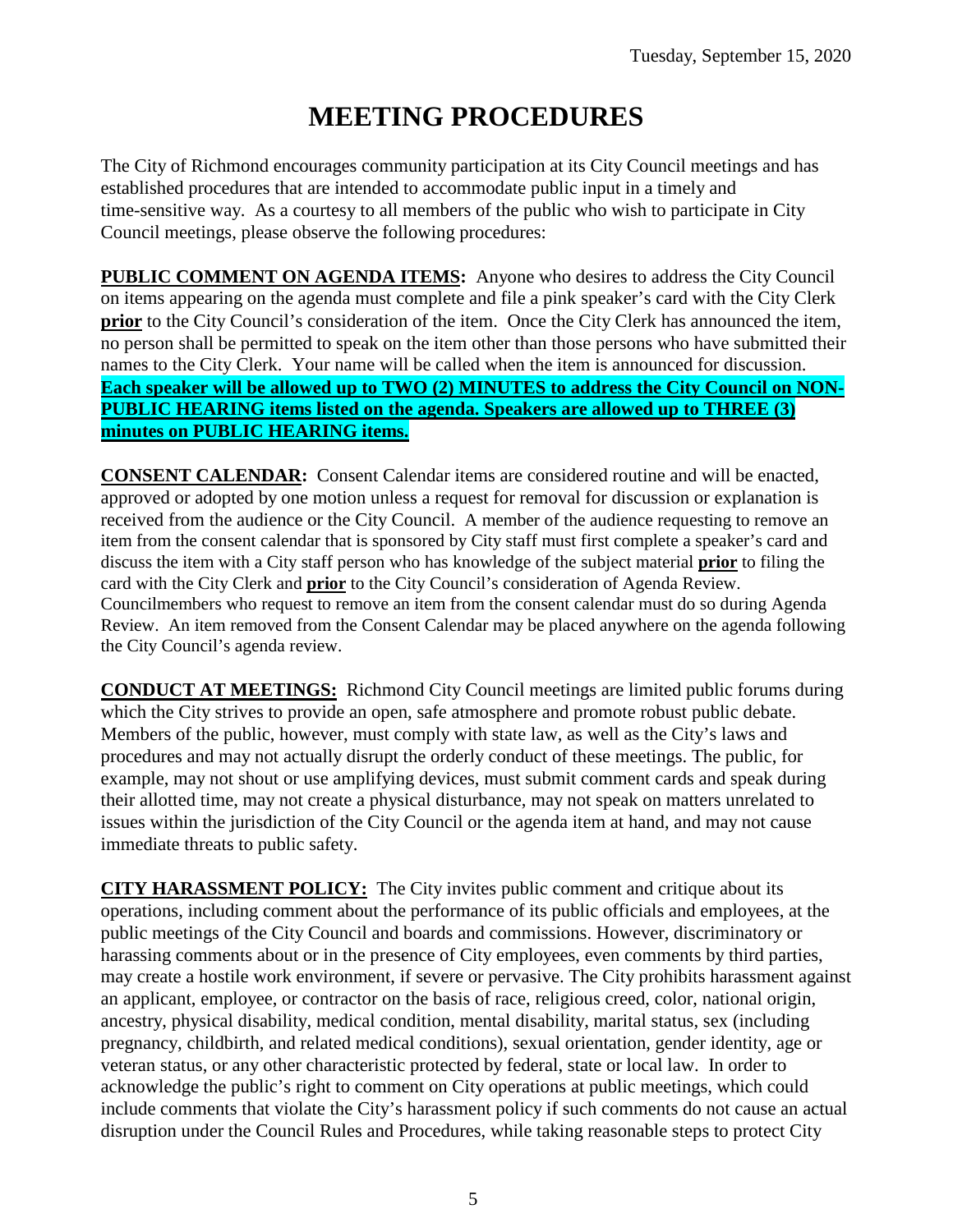employees from discrimination and harassment, City Boards and Commissions shall adhere to the following procedures. If any person makes a harassing remark at a public meeting that violates the above City policy prohibiting harassment, the presiding officer of the meeting may, at the conclusion of the speaker's remarks and allotted time: (a) remind the public that the City's Policy Regarding Harassment of its Employees is contained in the written posted agenda; and (b) state that comments in violation of City policy are not condoned by the City and will play no role in City decisions. If any person makes a harassing remark at a public meeting that violates the above City policy, any City employee in the room who is offended by remarks violating the City's policy is excused from attendance at the meeting. No City employee is compelled to remain in attendance where it appears likely that speakers will make further harassing comments. If an employee leaves a City meeting for this reason, the presiding officer may send a designee to notify any offended employee who has left the meeting when those comments are likely concluded so that the employee may return to the meeting. The presiding officer may remind an employee or any council or board or commission member that he or she may leave the meeting if a remark violating the City's harassment policy is made. These procedures supplement the Council Rules and Procedures relating to disruption of orderly conduct at Council meetings.

Any law enforcement officer on duty or whose service is commanded by the presiding officer shall be Sergeant-at-Arms of the Council meetings. He/she, or they, shall carry out all orders and instructions given by the presiding officer for the purpose of maintaining order and decorum at the Council meetings (City Council Rules of Procedure and Order Section III F, RMC Section 2.12.030).

**\*\*\*\*\*\*\*\*\*\*\*\*\*\*\*\*\*\*\*\*\*\*\*\*\*\*\*\*\*\*\*\*\*\*\*\*\*\*\*\*\*\*\*\*\*\*\*\*\*\*\*\*\*\*\*\*\*\***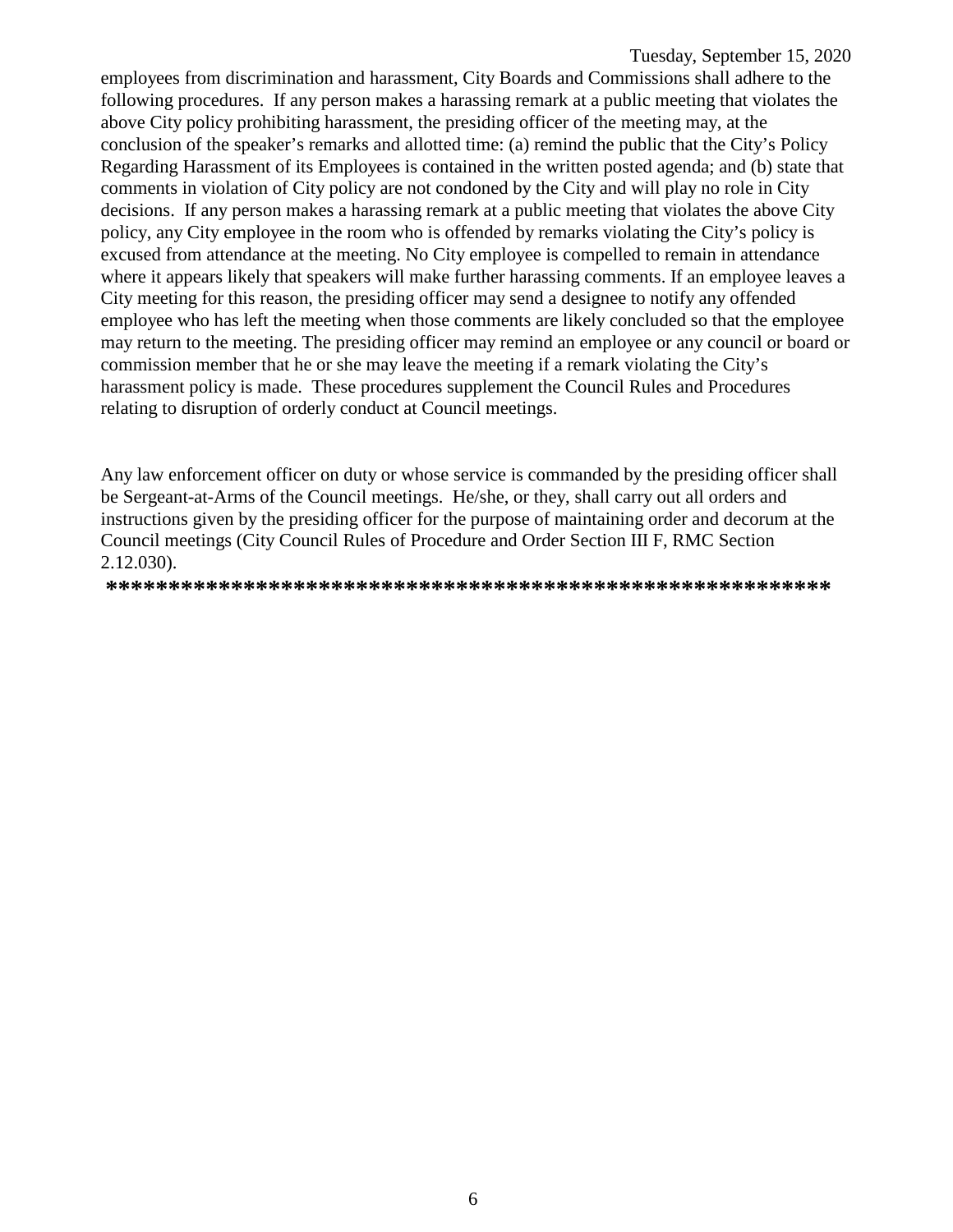### **OPEN SESSION TO HEAR PUBLIC COMMENT BEFORE CLOSED SESSION**

5:00 p.m.

#### **A. ROLL CALL**

#### **B. PUBLIC COMMENT BEFORE CLOSED SESSION**

#### **C. ADJOURN TO CLOSED SESSION**

### **CLOSED SESSION**

Shimada Room of the Community Services Building

#### **CITY COUNCIL**

LIABILITY CLAIMS - (Government Code Section 54956.9):

Robin Poindexter v. City of Richmond

Mark Cisneros v. City of Richmond

CONFERENCE WITH LEGAL COUNSEL - EXISTING LITIGATION (paragraph (1) of Subdivision [d] of Government Code Section 54956.9):

Cooley v. City of Richmond, et al.

#### CONFERENCE WITH LABOR NEGOTIATORS (Government Code Section 54957.6):

Agency Representatives: Jack Hughes Employee organizations:

- 1. SEIU Local 1021 Full Time Unit
- 2. SEIU Local 1021 Part Time Unit
- 3. IFPTE Local 21 Mid-Level Management Unit
- 4. IFPTE Local 21 Executive Management Unit
- 5. Richmond Police Officers Association RPOA
- 6. Richmond Police Management Association RPMA
- 7. IAFF Local 188
- 8. Richmond Fire Management Association RFMA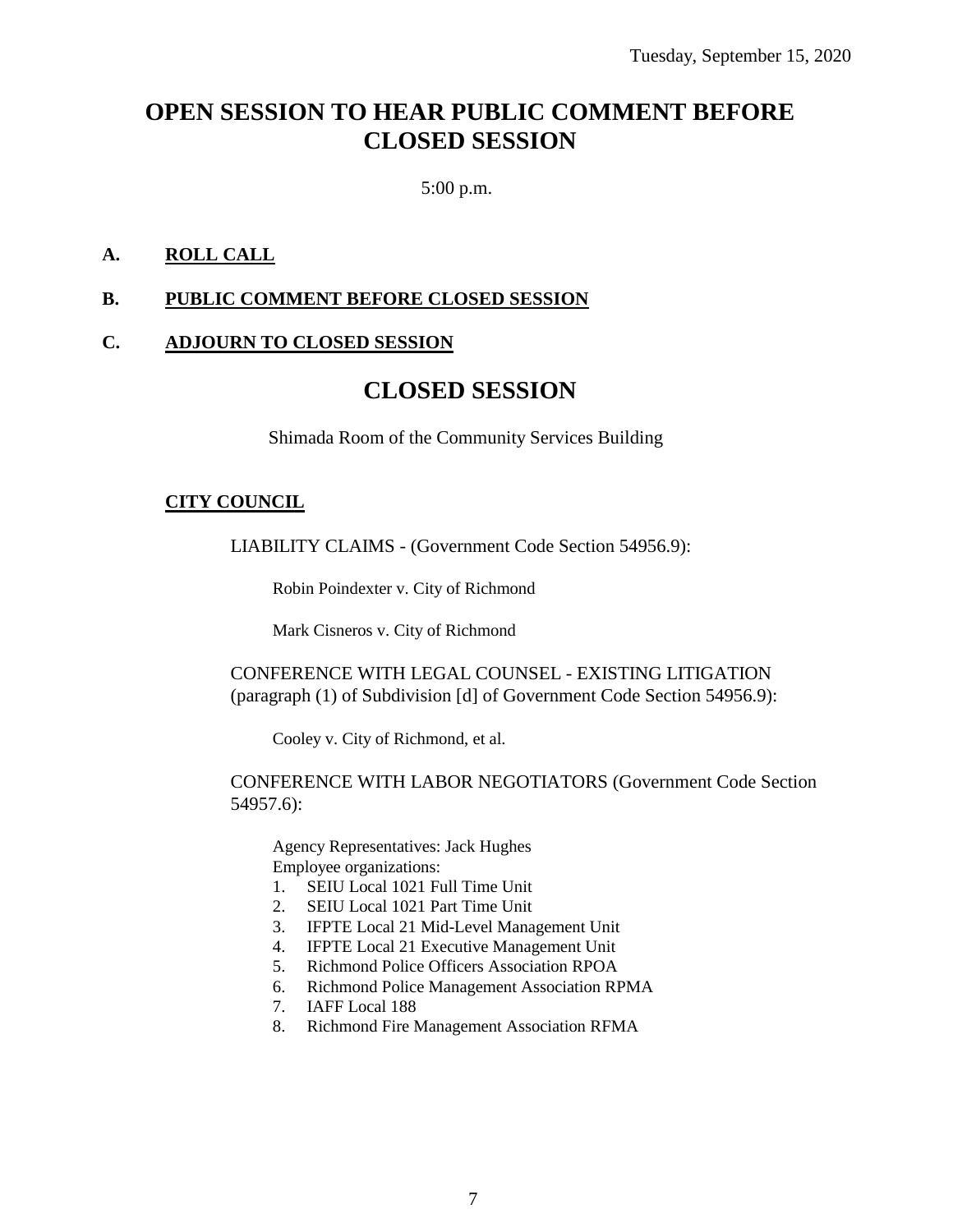## **SPECIAL MEETING OF THE RICHMOND HOUSING AUTHORITY**

#### 6:25 p.m.

#### **A. ROLL CALL**

#### **B. STATEMENT OF CONFLICT OF INTEREST**

#### **C. REPORT FROM THE EXECUTIVE DIRECTOR**

#### **D. AGENDA REVIEW**

#### **E. HOUSING AUTHORITY CONSENT CALENDAR**

- **E-1.** ADOPT a resolution approving a contract amendment with Intergraded Security Management Group (ISMG) for security services at Nevin Plaza and Hacienda in the amount of \$667,732, for a total amount not to exceed \$1,403,572, with a oneyear optional extension - Richmond Housing Authority (Nannette J. Beacham 621-1309).
- **E-2.** ADOPT a resolution authorizing a contract amendment with USA Carpet for asneeded carpet installation services to support unit turn over activities in the amount of \$30,000 for a new contract total amount not to exceed \$40,000 and extending the term to September 30, 2022 - Richmond Housing Authority (Nannette Beacham/Sharrone Taylor 621-1309).
- **E-3.** ADOPT a resolution approving a one-year sole-source license agreement addendum with Yardi Computer Systems, Inc. to provide the computer software required to administer the Low-Income Public Housing Program in an amount not to exceed \$21,000 ending July 1, 2021 - Richmond Housing Authority (Nannette Beacham 621-1309).
- **E-4.** APPROVE the minutes of the special June 30, 2020, and July 28, 2020, Richmond Housing Authority Meetings - City Clerk's Office (Pamela Christian 620-6513).

#### **F. ADJOURNMENT**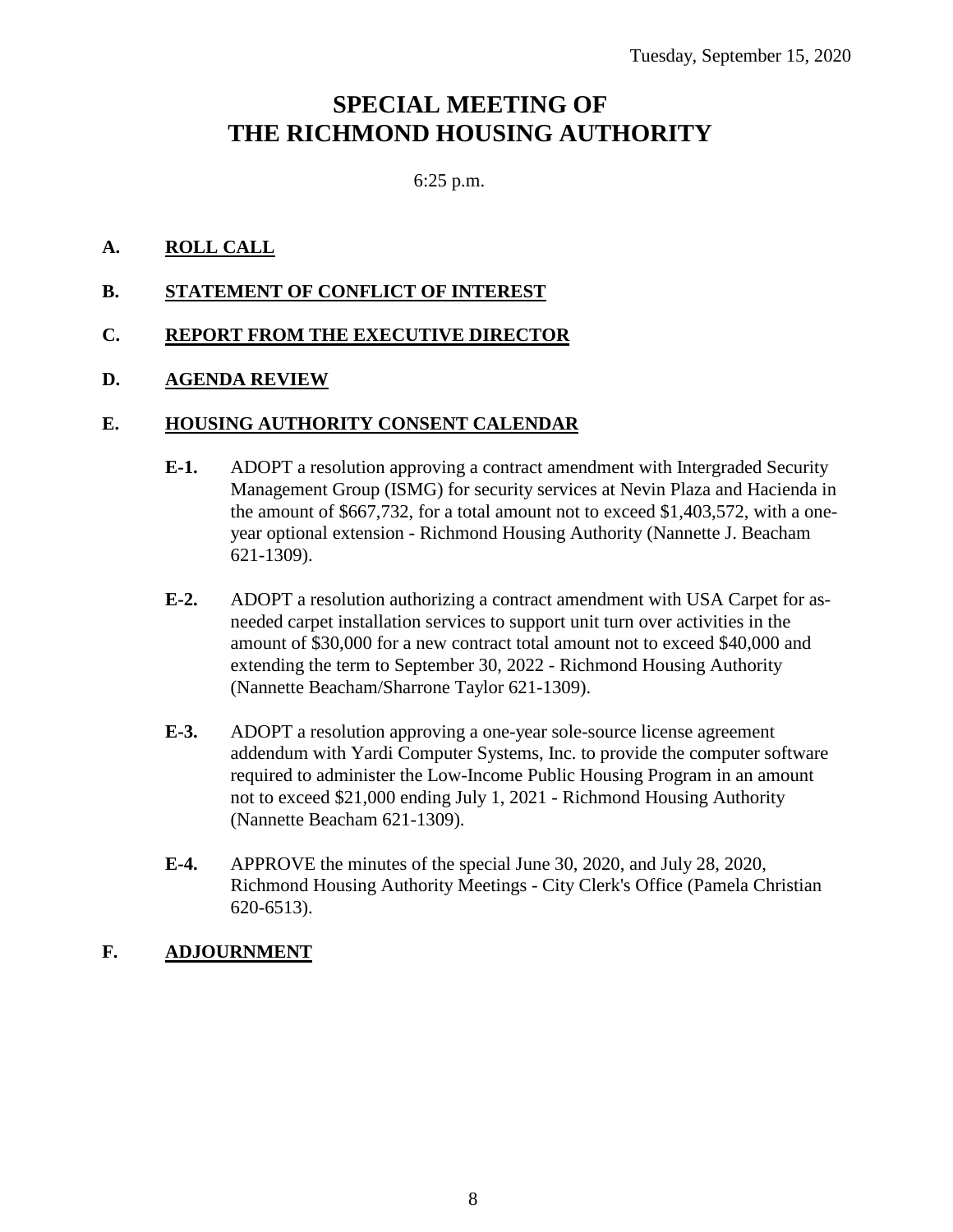## **REGULAR MEETING OF THE SUCCESSOR AGENCY TO THE RICHMOND COMMUNITY REDEVELOPMENT AGENCY AND RICHMOND CITY COUNCIL**

6:30 p.m.

#### **A. ROLL CALL**

- **B. STATEMENT OF CONFLICT OF INTEREST**
- **C. AGENDA REVIEW**
- **D. REPORT FROM THE CITY ATTORNEY OF FINAL DECISIONS MADE DURING CLOSED SESSION**
- **E. REPORT FROM THE CITY MANAGER**
- **F. OPEN FORUM FOR PUBLIC COMMENT**

#### **G. SUCCESSOR AGENCY TO THE RICHMOND COMMUNITY REDEVELOPMENT AGENCY CONSENT CALENDAR**

**G-1.** ADOPT a resolution authorizing the issuance of not to exceed \$25,000,000 in tax-exempt and/or taxable refunding bonds for the purpose of financing the prepayment of certain obligations under a loan agreement and the refunding of certain bonds of the Richmond Community Redevelopment Agency and funding a swap termination payment related to the Richmond Community Redevelopment Agency's subordinate tax allocation refunding bonds (merged project areas), 2010 Series A; approving the forms and authorizing the execution and delivery of a First Supplemental Trust Agreement, a Bond Purchase Agreement, a Continuing Disclosure Agreement, one or more Escrow Agreements, a Swap Termination Agreement and documents related thereto; and authorizing and approving certain actions taken in connection therewith - Finance Department (Belinda Brown 620-6740) and Community Development Department (Lina Velasco 620-6841).

#### **H. CITY COUNCIL CONSENT CALENDAR**

**H-1.** APPROVE a first amendment to legal services agreement with Shartsis Friese LLP (Kathleen Keeler Bryski and Jodi Fedor) to continue representation of the City in negotiations with the selected Point Molate master developer for the disposition and development of Point Molate, to increase the payment limit by \$150,000 with a total payment limit of \$450,000 to be paid with funds deposited by the master developer, and to extend to the term to June 30, 2022 - City Attorney's Office/Community Development Department (Rachel Sommovilla/Carlos A. Privat 620-6509/Lina Velasco 620-6706).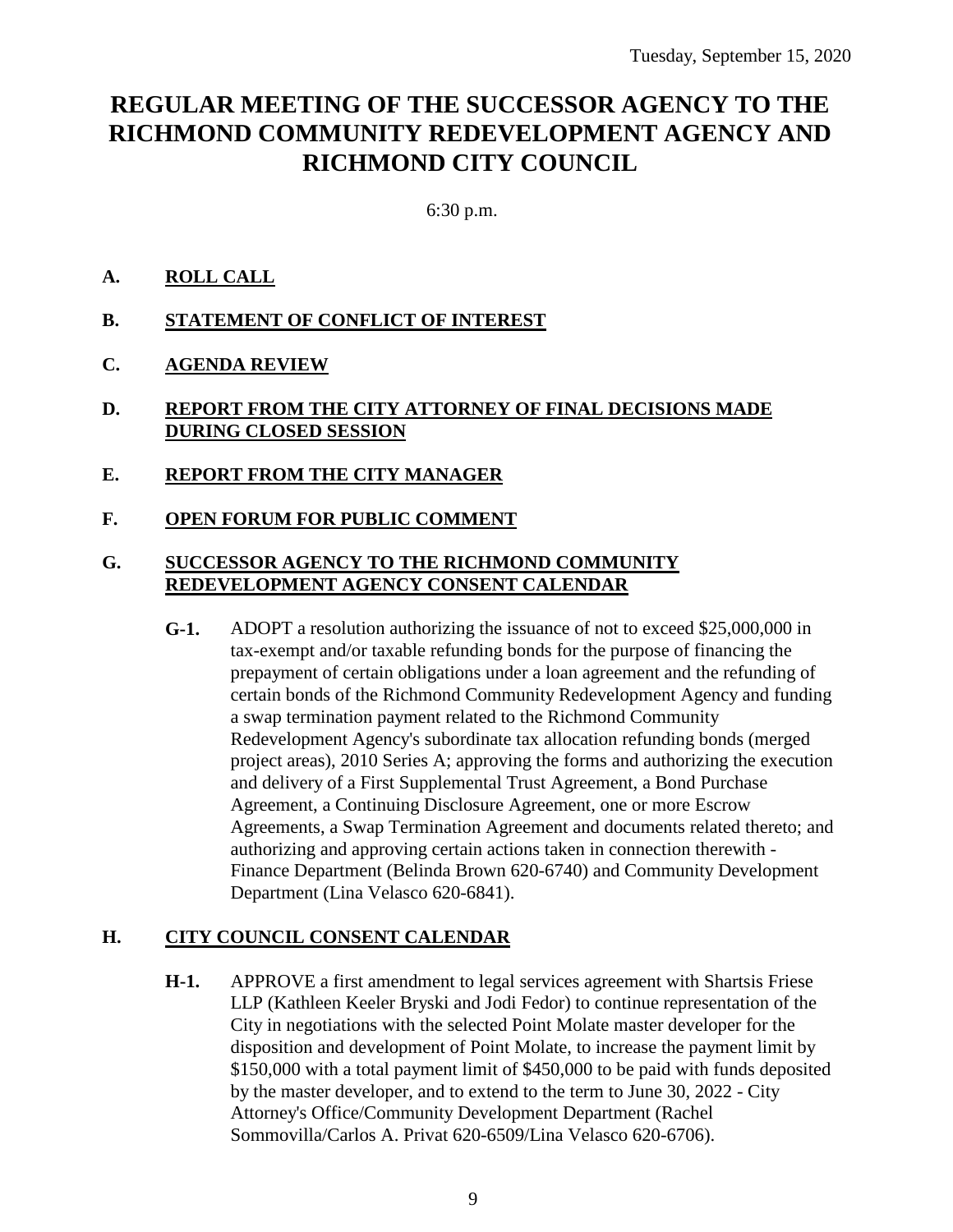- **H-2.** APPROVE an amendment to the contract with Koff and Associates in the amount of \$10,000, to assist the City with the Executive Management recruitments, for a total amount not to exceed \$20,000 - Human Resources Management Department (Allison Picard/ Donna Newton 620-6602).
- **H-3.** APPROVE a standing purchase order with Universal Building Services & Supply Co. for green seal cleaning products and trash bags in an amount not to exceed \$200,000 over a three-year period, with an option to extend the purchase order for an additional two years - Public Works Department (Yader A. Bermudez 774-6300).
- **H-4.** ADOPT a resolution to ACCEPT and APPROPRIATE a grant award for Fiscal Year 2019/20, in the amount of \$8,723, from the Pacific Library Partnership for networking/broadband costs and costs related to Link+, for the Library and Community Services Department, Library Division - Library and Community Services Department (Jane Pratt 620-5452/Wylendia Eastman 620-6963).
- **H-5.** RECEIVE the City's Investment and Cash Balance Report for the month of July 2020 – Finance Department (Belinda Brown/Delmy Cuellar 620-6740).
- **H-6.** ADOPT a resolution reaffirming the Contra Costa Mayors Conference letter supporting for the 'Plan Bay Area 2050 Baseline Data Methodology' for the Regional Housing Needs Allocation (RHNA) - Community Development Department (Lina Velasco 620-6841).
- **H-7.** ADOPT an ordinance (second reading) rezoning the Project Site to a Point Molate Planned Area District (PM-PAD) with -H, Historic District Overlay for the Winehaven Historic District, and ADOPT an ordinance (second reading) approving a Development Agreement - Community Development Department (Lina Velasco 620-6841).
- **H-8.** APPROVE an appointment to the Planning Commission: APPOINT Bruce Brubaker, new appointment, seat #4, term expiration date June 30, 2022; Masoomeh Sharifi Soofiani, new appointment, seat #6, term expiration date June 30, 2022; Alpa Agarwal, new appointment, seat #7, term expiration date June 30, 2022 - Office of the Mayor (Mayor Tom Butt 620-6503).
- **H-9.** APPROVE a contract amendment with Alex Kushner Construction to expand the scope of work and increase the contract amount by \$78,000 to a total contract amount of \$978,000 to pay the final construction change order for the ADA Improvements at the Shields Reid Community Center - Public Works Department (Yader A. Bermudez, 774-6300).
- **H-10.** DESIGNATE Mayor Tom Butt as voting delegate to represent the City of Richmond at the League of California Cities' 2020 Annual Conference and Expos being held virtually Wednesday, October 7 and 8 - City Clerk's Office (Pamela Christian 620-6513).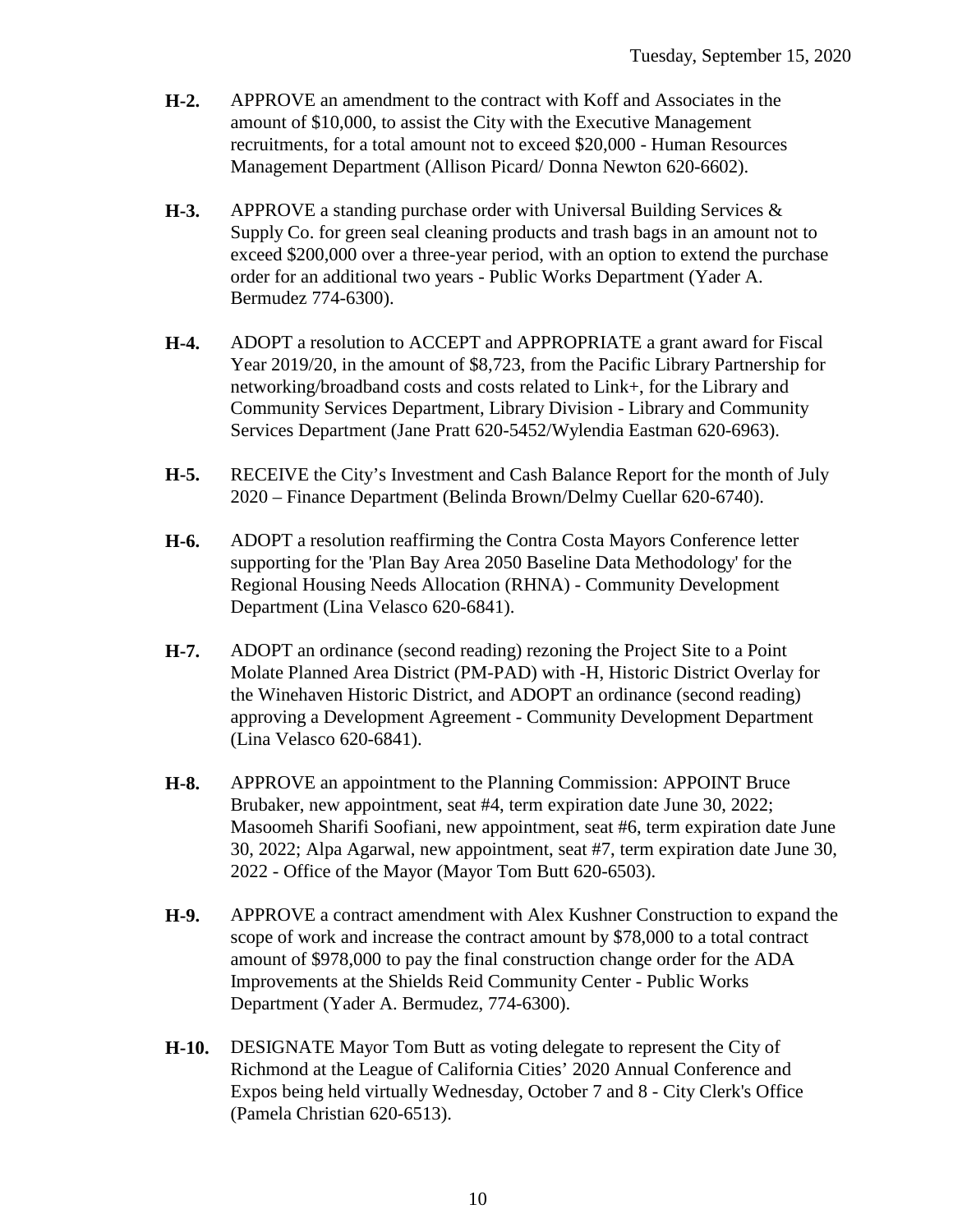**H-11.** APPROVE the minutes of the regular July 28, 2020, and special August 5, 11, and 18, 2020, meetings - City Clerk's Office (Pamela Christian 620-6513).

#### **I. CITY OF RICHMOND CONSENT CALENDAR RESOLUTIONS RELATING TO POLICY DECISIONS ON ISSUES THAT PERTAIN TO OTHER JURISDICTIONS**

**I-1.** ADOPT a resolution urging the state legislature and governor to overturn Assembly Bill 1838 (2018) and give cities back their right to improve public health and raise revenue by disincentivizing consumption of soda and other sugary beverages - Office of the Mayor (Mayor Tom Butt 620-6503).

#### **J. PUBLIC HEARINGS**

- **J-1.** INTRODUCE an ordinance (first reading) amending section 15.04.104.020, Definitions, section 15.04.201.020, Land Use Regulations, section 15.04.201.030.A, Accessory Building Height, section 15.04.201.050.B, Accessory Building Height, section 15.04.202.020, Land Use Regulations, section 15.04.607.040, Calculation of Parking Requirements, and section 15.04.610.030, Accessory Short-Term Rentals ("Home-Shares") and repealing section 15.04.610.020, Accessory Dwelling Units, and adopting section 15.04.610.020, Accessory Dwelling Units and Junior Accessory Dwelling Units of the Richmond Municipal Code Regarding Accessory Dwelling Units and Junior Accessory Dwelling Units - Community Development Department (Lina Velasco 620-6706). **This item was continued from the September 8, 2020, meeting.**
- **J-2. CONTINUED TO September 22, 2020,** the matter to HOLD public hearing; and INTRODUCE an ordinance for the cleanup amendments to Chapter 15.04 - Zoning and Subdivisions Regulations of the Richmond Municipal Code - Community Development Department (Lina Velasco 620-6706).

#### **K. COUNCIL AS A WHOLE**

- **K-1.** APPROVE an employment contract with Ms. Stricker APPOINTING her as City Attorney, providing for a three-year term commencing November 9, 2020, at a base salary of \$235,680 annually, and other specified employment terms - City Manager's Office (Laura Snideman 620-6512).
- **K-2.** RECEIVE an update on the status of the "Re-imagining Police and Public Safety" process; PROVIDE feedback on a possible future consultation and facilitation services agreement with CircleUp Education; and CONSIDER appointment methodology recommendation to form a 21-member task force - City Manager's Office (Laura Snideman 620-6512).

#### **L. REPORTS OF OFFICERS: REFERRALS TO STAFF, AND GENERAL REPORTS (INCLUDING AB 1234 REPORTS)**